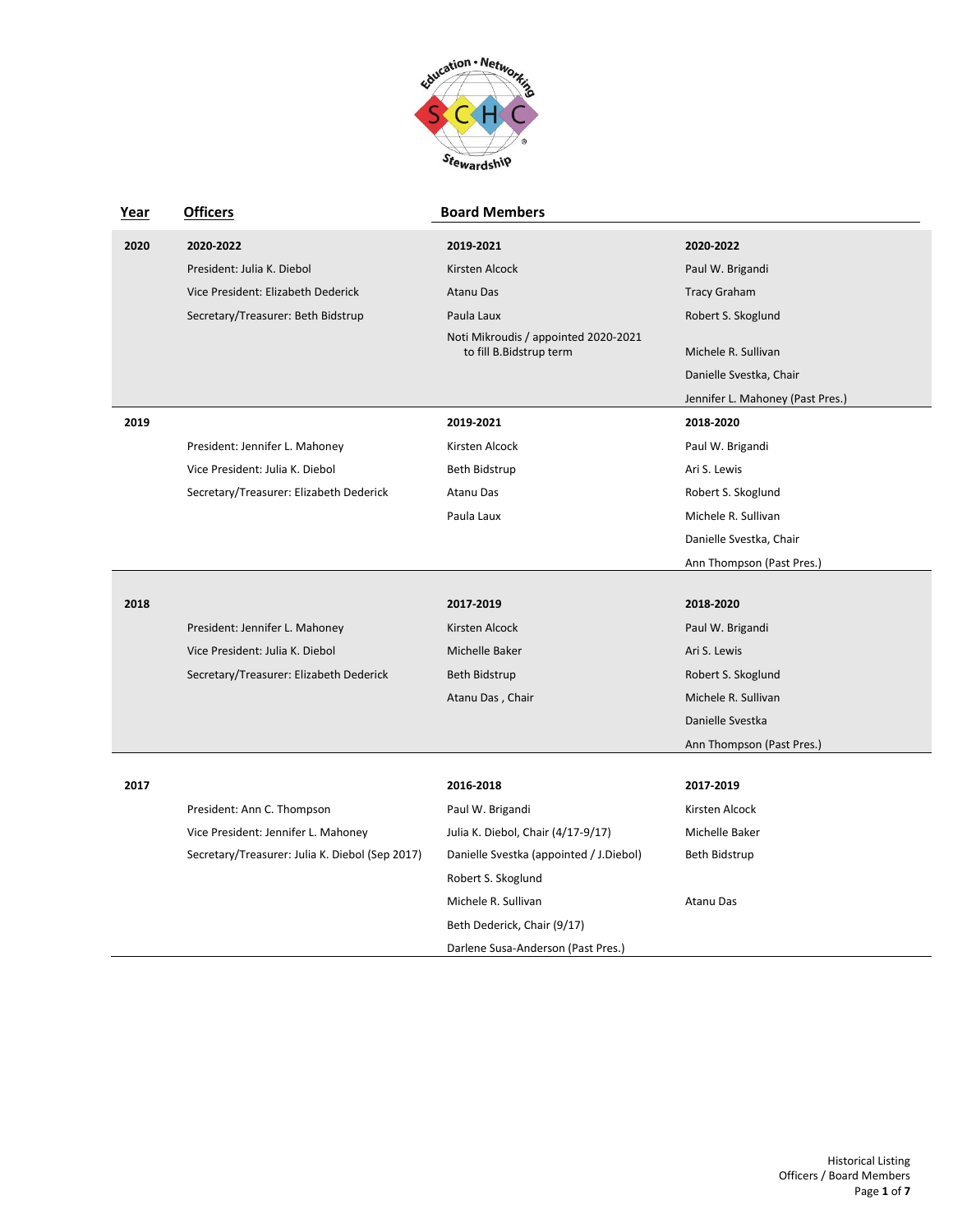

| Year | <b>Officers</b>                         | <b>Board Members</b>                           |                                       |
|------|-----------------------------------------|------------------------------------------------|---------------------------------------|
|      |                                         |                                                |                                       |
| 2016 |                                         | 2015-2017                                      | 2016-2018                             |
|      | President: Ann C. Thompson              | Beth Bidstrup<br>(appt'd 2016-2017/ J.Mahoney) | Paul W. Brigandi                      |
|      | Vice President: Jennifer L. Mahoney     | Atanu Das<br>(appt'd 2016-2017/E.Boelhouwer)   | Julia K. Diebol, Chair                |
|      | Secretary/Treasurer: Eric C. Boelhouwer | Mary Rudolph                                   | Robert S. Skoglund                    |
|      |                                         | Christopher Ruphard                            | Michele R. Sullivan                   |
|      |                                         |                                                | <b>Beth Dederick</b>                  |
|      |                                         |                                                | Darlene K. Susa-Anderson (Past Pres.) |
| 2015 |                                         | 2014-2016                                      | 2015-2017                             |
|      | President: Darlene Susa-Anderson        | Paul W. Brigandi                               | Jennifer L. Mahoney, Chair            |
|      | Vice President: Ann C. Thompson         | Julia K. Diebol                                | Eric Boelhouwer, Ph.D., CSP           |
|      | Secretary/Treasurer: Pam Kreis          | Robert S. Skoglund, Ph.D., DABT, CIH           | Mary Rudolph                          |
|      |                                         | Michele R. Sullivan, Ph.D.                     | Christopher Ruphard                   |
|      |                                         | Elizabeth Tanner                               | David W. Peters (Past Pres.)          |
|      |                                         |                                                |                                       |
| 2014 |                                         | 2013-2015                                      | 2014-2016                             |
|      | President: Darlene K. Susa-Anderson     | Bernie Lindquist                               | Paul W. Brigandi                      |
|      | Vice President: Ann C. Thompson         | Jennifer L. Mahoney, Chair                     | Julia K. Diebol                       |
|      | Secretary/Treasurer: Pamela B. Kreis    | Eric Boelhouwer                                | Robert S. Skoglund                    |
|      |                                         | Christopher Ruphard                            | Michele R. Sullivan                   |
|      |                                         | David W. Peters (Past Pres.)                   | Elizabeth Tanner                      |
|      |                                         |                                                |                                       |
| 2013 |                                         | 2012-2014                                      | 2013 2015                             |
|      | <b>President: David Peters</b>          | Paul Brigandi                                  | Bernie Lindquist                      |
|      | Vice President: Darlene Susa-Anderson   | Mark Cohen                                     | Ann C. Thompson                       |
|      | Secretary/Treasurer: Pam Kreis          | Angela Rath                                    | Jennifer L. Mahoney                   |
|      |                                         | Bob Skoglund                                   | Eric Boelhouwer                       |
|      |                                         | Michele R. Sullivan                            | Suzanne Matuszewski (Past Pres.)      |
| 2012 |                                         | 2011-2013                                      | 2012-2014                             |
|      | <b>President: David Peters</b>          | Sharen Breyer                                  | Paul Brigandi                         |
|      | Vice President: Darlene Susa-Anderson   | <b>Bernie Lindquist</b>                        | Mark Cohen                            |
|      | Secretary/Treasurer: Pam Kreis          | Ann C. Thompson                                | Angela Rath                           |
|      |                                         | Gary E. Wilkinson                              | <b>Bob Skoglund</b>                   |
|      |                                         | Suzanne Matuszewski (Past Pres.)               | Michele R. Sullivan                   |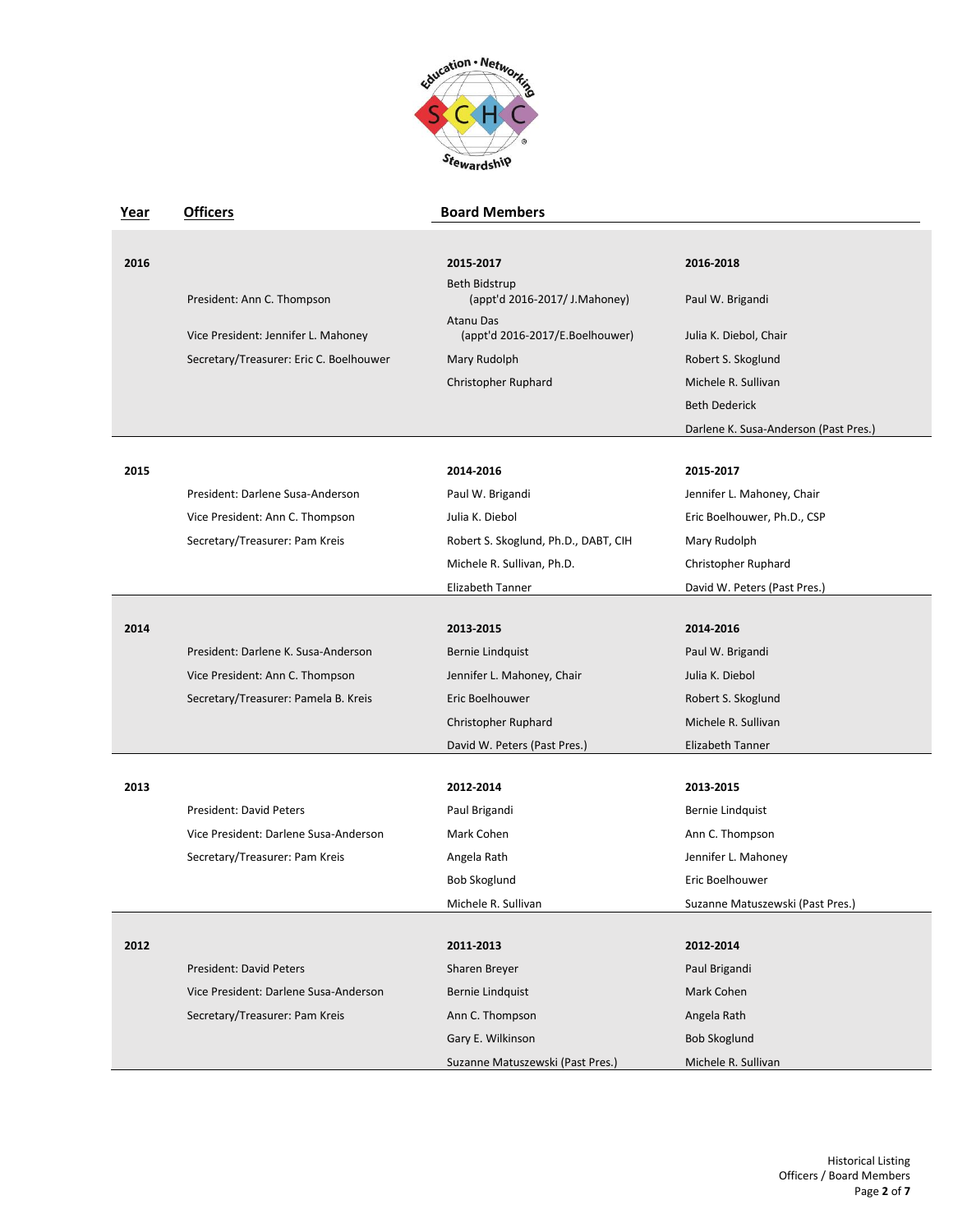

| Year | <b>Officers</b>                     | <b>Board Members</b>          |                                   |
|------|-------------------------------------|-------------------------------|-----------------------------------|
|      |                                     |                               |                                   |
| 2011 |                                     | 2010-2012                     | 2011-2013                         |
|      | President: Suzanne Matuszewski      | Sabrina W. Caldwell           | Sharen Breyer                     |
|      | Vice President: David Peters        | Angela Rath                   | Bernie Lindquist                  |
|      | Secretary/Treasurer: Pam Kreis      | Bob Skoglund                  | Ann C. Thompson                   |
|      |                                     | Michele R. Sullivan           | Gary E. Wilkinson                 |
|      |                                     | Darlene Susa-Anderson         | Amy Breedlove (Spec. Advisor)     |
|      |                                     | Mark Cohen (Past Pres.)       |                                   |
| 2010 |                                     | 2009-2011                     | 2010-2012                         |
|      | President: Suzanne Matuszewski      | Michelle Baker                | Sabrina W. Caldwell               |
|      | Vice President: David Peters        | Stacie Eakin                  | Angela Rath                       |
|      | Secretary/Treasurer: Pam Kreis      | Bernie Lindquist              | Bob Skoglund                      |
|      |                                     | Sharen Breyer (appointed)     | Michele R. Sullivan               |
|      |                                     | Amy Breedlove (Spec. Advisor) | Darlene Susa-Anderson             |
|      |                                     |                               | Mark Cohen (Past Pres.)           |
|      |                                     |                               |                                   |
| 2009 |                                     | 2008-2010                     | 2009-2011                         |
|      | President: Mark Cohen               | Len Hong                      | Michelle Baker                    |
|      | Vice President: Suzanne Matuszewski | Angela Rath                   | Stacie Eakin                      |
|      | Secretary/Treasurer: Pam Kreis      | Bob Skoglund                  | <b>Bernie Lindquist</b>           |
|      |                                     | Michele R. Sullivan           | Dave Peters                       |
|      |                                     | Darlene Susa-Anderson         | Ann Brockhaus, (Past Pres.)       |
|      |                                     |                               | Amy Breedlove (Spec. Advisor)     |
|      |                                     |                               |                                   |
| 2008 |                                     | 2007-2009                     | 2008-2010                         |
|      | President: Mark Cohen               | Michelle Baker                | Len Hong                          |
|      | Vice President: Suzanne Matuszewski | Stacie Eakin                  | Angela Rath                       |
|      | Secretary/Treasurer: Pam Kreis      | <b>Bernie Lindquist</b>       | <b>Bob Skoglund</b>               |
|      |                                     | Dave Peters                   | Michele R. Sullivan               |
|      |                                     | Ann Brockhaus, (Past Pres.)   | Darlene Susa-Anderson             |
|      |                                     | Amy Breedlove (Spec. Advisor) |                                   |
| 2007 |                                     | 2006-2008                     | 2007-2009                         |
|      | President: Ann Brockhaus            | S. Len Hong                   | Stacie Eakin                      |
|      | Vice President: Mark Cohen          | Suzanne Matuszewski           | Bernadette Lindquist, Ph.D., DABT |
|      | Secretary/Treasurer: Pam Kreis      | Robert Skoglund               | David W. Peters                   |
|      |                                     | Michele Sullivan              |                                   |

Historical Listing Officers / Board Members Page **3** of **7**

Denese Deeds (Past Pres.) Amy Breedlove (Spec. Advisor))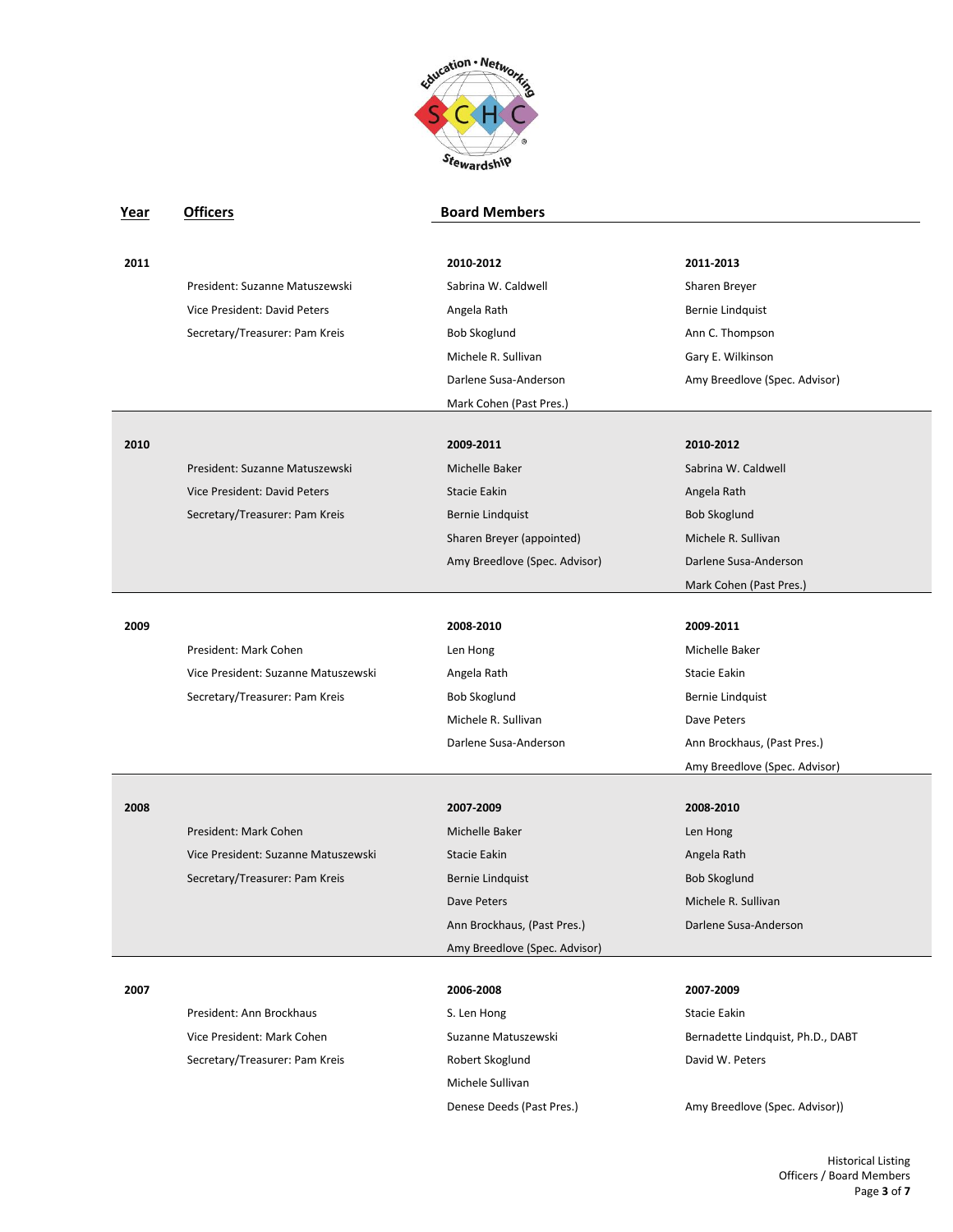

| <u>Year</u> | <b>Officers</b>                   | <b>Board Members</b>          |                              |
|-------------|-----------------------------------|-------------------------------|------------------------------|
|             |                                   |                               |                              |
| 2006        |                                   | 2005-2007                     | 2006-2008                    |
|             | President: Ann Brockhaus          | Stacie Eakin                  | S. Len Hong                  |
|             | Vice President: Mark Cohen        | Daniel Levine                 | Suzanne Matuszewski          |
|             | Secretary/Treasurer: Pam Kreis    | David W. Peters               | Robert Skoglund              |
|             |                                   |                               | Michele Sullivan             |
|             |                                   | Amy Breedlove (Spec. Advisor) | Denese Deeds (Past Pres.)    |
|             |                                   |                               |                              |
| 2005        |                                   | 2004-2006                     | 2005-2007                    |
|             | President: Denese Deeds           | S. Len Hong                   | Amy Breedlove                |
|             | Vice President: Ann Brockhaus     | Daniel Levine                 | Mark Cohen                   |
|             | Secretary/Treasurer: Pam Kreis    | Williiam H. Starr             | <b>Stacie Eakin</b>          |
|             |                                   | Michele Sullivan, Chair       |                              |
|             |                                   | Robert Skoglund (past Pres.)  |                              |
|             |                                   |                               |                              |
| 2004        |                                   | 2004-2006                     | 2003-2005                    |
|             | President: Denese Deeds           | S. Len Hong                   | Mark Cohen                   |
|             | Vice President: Ann Brockhaus     | Daniel Levine                 | Donna Edminster              |
|             | Secretary/Treasurer: Pam Kreis    | Williiam H. Starr             | Angenette R. Grant           |
|             |                                   | Michele Sullivan, Chair       |                              |
|             |                                   | Robert Skoglund (past Pres.)  |                              |
| 2003        |                                   | 2002-2004                     | 2003-2005                    |
|             | President: Robert Skoglund        | Patricia L. Dsida             | Ann Brockhaus                |
|             | Vice President: Denese Deeds      | Pamela B. Kreis               | Donna Edminster              |
|             | Secretary/Treasurer: Anita Knight | Daniel Levine                 | Angenette R. Grant           |
|             |                                   | Jennifer Silk, Chair          |                              |
|             |                                   | Michele Sullivan (past Pres.) |                              |
|             |                                   |                               |                              |
| 2002        |                                   | 2002-2004                     | 2001-2003                    |
|             | President: Robert S. Skoglund     | Patricia L. Dsida             | Donna Edminster              |
|             | Vice President: Denese Deeds      | Pamela B. Kreis               | Michael Reale                |
|             | Secretary/Treasurer: Anita Knight | Daniel Levine                 | Donald R. Paulus (appointed) |
|             |                                   | Jennifer Silk, Chair          |                              |
|             |                                   | Michele Sullivan (past Pres.) |                              |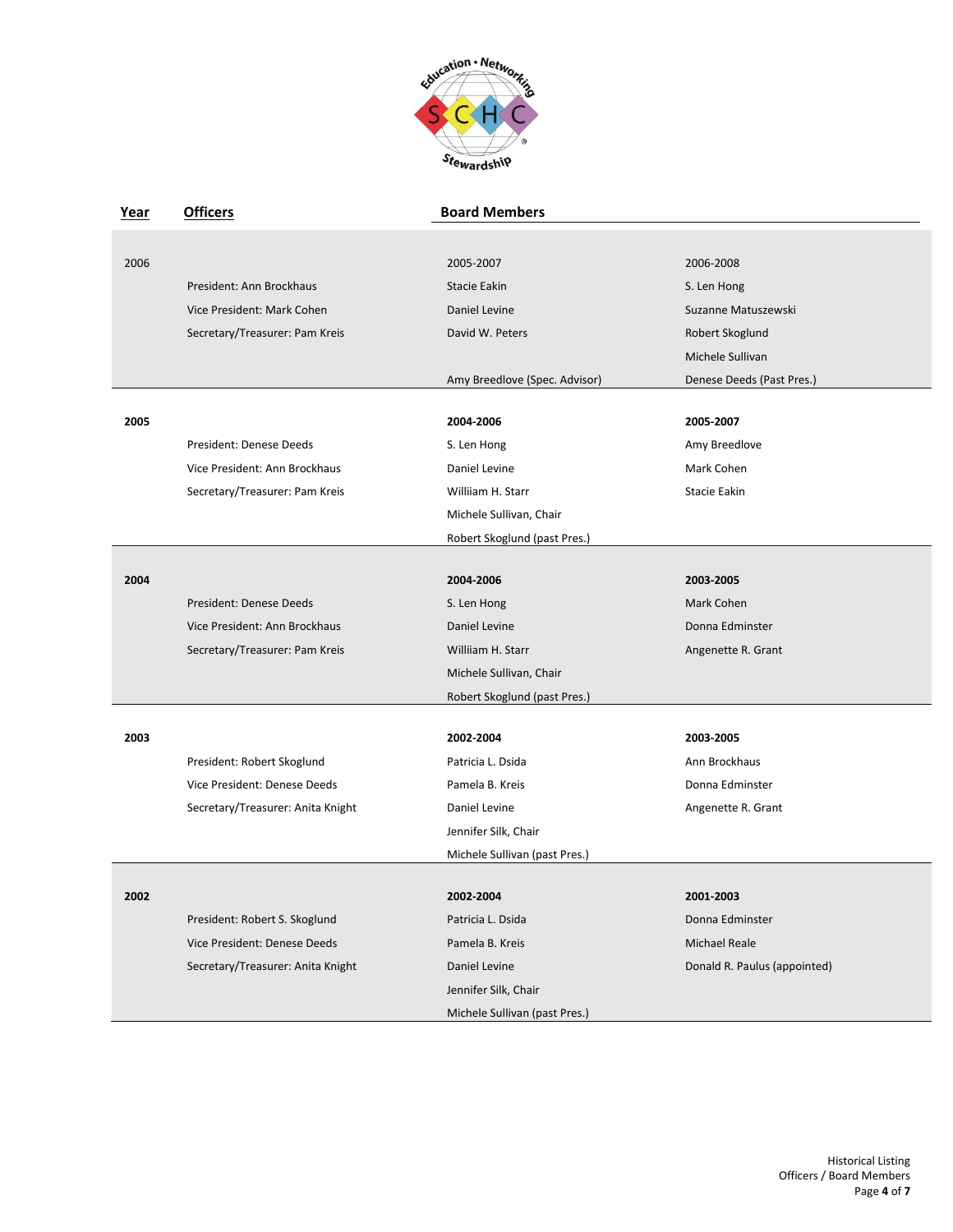

| Year | <b>Officers</b>                         | <b>Board Members</b>          |                            |
|------|-----------------------------------------|-------------------------------|----------------------------|
|      |                                         |                               |                            |
| 2001 |                                         | 2000-2002                     | 2001-2003                  |
|      | President: Michele Sullivan             | Patricia L. Dsida             | Donna Edminster            |
|      | Vice President: Robert Skoglund         | Pamela B. Kreis               | Anita S. Knight            |
|      | Secretary/Treasurer: Denese Deeds       | Daniel Levine                 | Michael J. Reale, Ph.D.    |
|      |                                         | Jennifer Silk, Chair          |                            |
|      |                                         | D. Patrick Brown (past Pres.) |                            |
|      |                                         |                               |                            |
| 2000 |                                         | 2000-2002                     | 1999-2001                  |
|      | President: Michele R. Sullivan          | Patricia L. Dsida             | Jan Farmer                 |
|      | Vice President: Robert S. Skoglund      | Pamela B. Kreis               | Michael J. Reale           |
|      | Secretary/Treasurer: Denese A. Deeds    | Daniel Levine                 | Margaret C. Samways        |
|      |                                         | Jennifer Silk, Chair          |                            |
|      |                                         | D. Patrick Brown (past Pres.) |                            |
|      |                                         |                               |                            |
| 1999 |                                         | 1998-2000                     | 1999-2001                  |
|      | President: D. Patrick Brown             | Thomas S. Calzavara           | Suzanne E. Blanchard       |
|      | Vice President: Michele R. Sullivan     | Patricia L. Dsida             | Jan L. Farmer              |
|      | Secretary/Treasurer: Robert S. Skoglund | Margaret C. Samways           | Michael J. Reale           |
|      |                                         | Jennifer Silk, Chair          |                            |
|      |                                         | Daniel Levine (past Pres.)    |                            |
|      |                                         |                               |                            |
| 1998 |                                         | 1997-1999                     | 1998-2000                  |
|      | President: D. Patrick Brown             | Suzanne E. Blanchard          | Thomas S. Calzavara        |
|      | Vice President: Michele R. Sullivan     | Michael J. Reale              | Patricia L. Dsida          |
|      | Secretary/Treasurer: Robert S. Skoglund | Douglas L. Eisner             | Margaret C. Samways        |
|      |                                         |                               | Jennifer Silk, Chair       |
|      |                                         |                               | Daniel Levine (past Pres.) |
| 1997 |                                         | 1996-1998                     | 1997-1999                  |
|      | President: Daniel Levine                | Douglas L. Eisner             | Michael J. Reale           |
|      | Vice President: D. Patrick Brown        | Linda Hanavan                 | Michele R. Sullivan        |
|      |                                         |                               |                            |
|      | Secretary/Treasurer: Patricia L. Dsida  | Alvin W. Revell, Jr.          |                            |
|      |                                         | Jennifer Silk (Chair)         |                            |
|      |                                         | Robert S. Skoglund            |                            |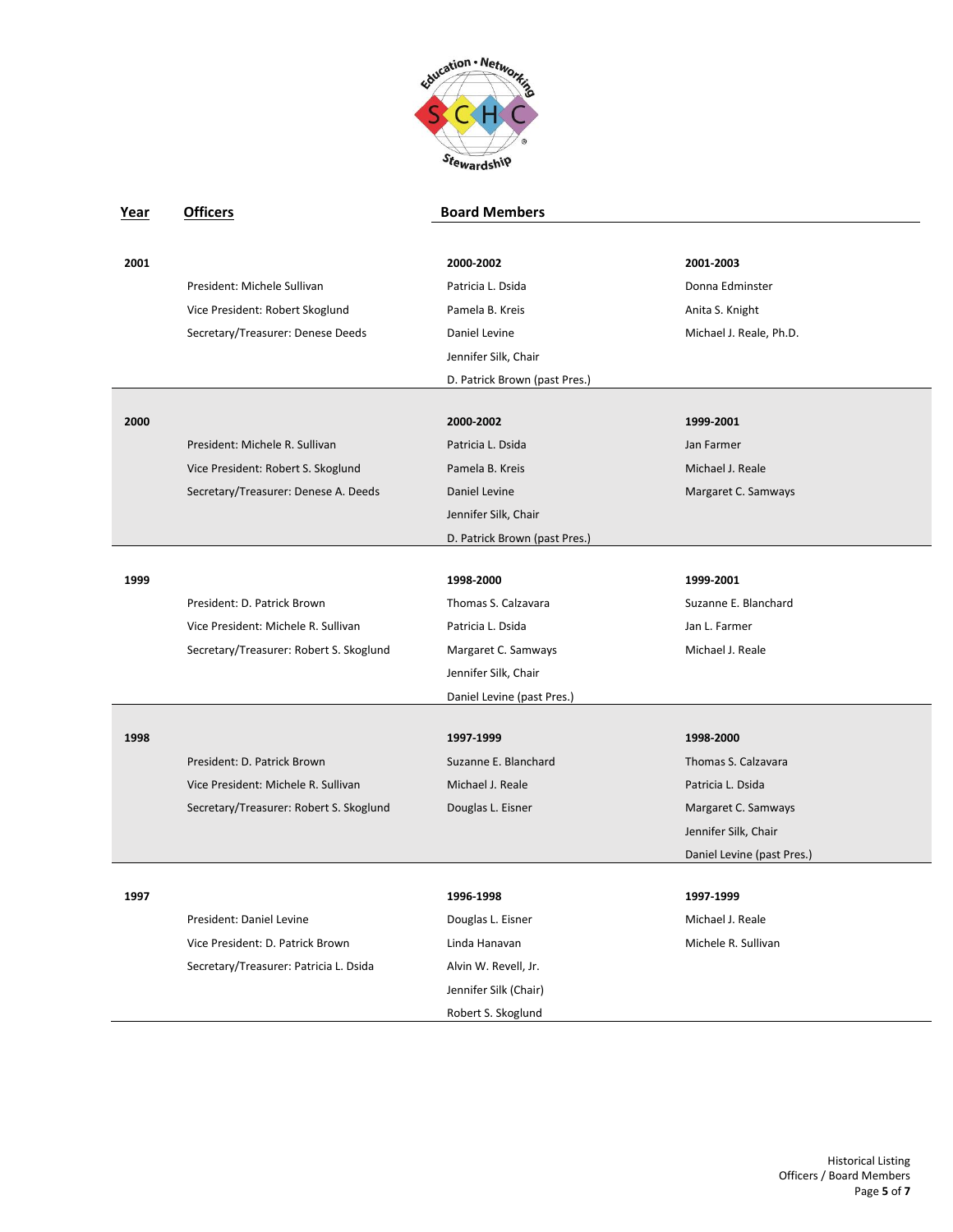

| <u>Year</u> | <b>Officers</b>                        | <b>Board Members</b>      |                           |
|-------------|----------------------------------------|---------------------------|---------------------------|
|             |                                        |                           |                           |
| 1996        |                                        | 1995-1997                 | 1996-1998                 |
|             | President: Daniel Levine               | Michael J. Reale          | Douglas L. Eisner         |
|             | Vice President: D. Patrick Brown       | Michele R. Sullivan       | Linda Hanavan             |
|             | Secretary/Treasurer: Patricia L. Dsida | A. Thayre Talcott         | Alvin W. Revell, Jr.      |
|             |                                        |                           | Jennifer Silk (Chair)     |
|             |                                        |                           | Robert S. Skoglund        |
|             |                                        |                           |                           |
| 1995        |                                        | 1994-1996                 | 1995-1997                 |
|             | President: Linda Hanavan               | Patricia L. Dsida         | Michael J. Reale          |
|             | Vice President: Daniel Levine          | Douglas L. Eisner         | Michele R. Sullivan       |
|             | Secretary/Treasurer: D. Patrick Brown  | Jennifer Silk             | A. Thayre Talcott (Chair) |
|             |                                        | Anne C. Stevens           |                           |
|             |                                        | Nancy B. Tefertiller      |                           |
|             |                                        |                           |                           |
| 1994        |                                        | 1994-1996                 | 1993-1995                 |
|             | President: Linda Hanavan               | Patricia L. Dsida         | Douglas L. Eisner         |
|             | Vice President: Daniel Levine          | Jennifer Silk             | Michael J. Reale          |
|             | Secretary/Treasurer: D. Patrick Brown  | Anne C. Stevens           | Michele R. Sullivan       |
|             |                                        | Nancy B. Tefertiller      | A. Thayre Talcott (Chair) |
| 1993        |                                        |                           |                           |
|             | President: Jennifer Silk               | A. Thayre Talcott (Chair) | Douglas L. Eisner         |
|             | Vice President: Linda Hanavan          | D. Patrick Brown          | S. Anthony Mortimer       |
|             | Secretary/Treasurer: Daniel Levine     | Adria C. Casey            | Michael J. Reale          |
|             |                                        | Patricia L. Dsida         | Michele R. Sullivan       |
|             |                                        |                           |                           |
| 1992        |                                        |                           |                           |
|             | President: Jennifer Silk               | A. Thayre Talcott (Chair) | Douglas L. Eisner         |
|             | Vice President: Linda Hanavan          | D. Patrick Brown          | Michael J. Reale          |
|             | Secretary/Treasurer: Daniel Levine     | Adria C. Casey            | Michele R. Sullivan       |
|             |                                        | Patricia L. Dsida         | Nancy B. Tefertiller      |
|             |                                        |                           |                           |
| 1991        |                                        |                           |                           |
|             | President: S.A. Mortimer               | A. Thayre Talcott (Chair) | Albert J. Ignatowski      |
|             | Vice President: Jennifer Silk          | D. Patrick Brown          | Daniel Levine             |
|             | Secretary/Treasurer: Linda Hanavan     | Adria C. Casey            | Michael J. Reale          |
|             |                                        | Douglas L. Eisner         | Michele R. Sullivan       |